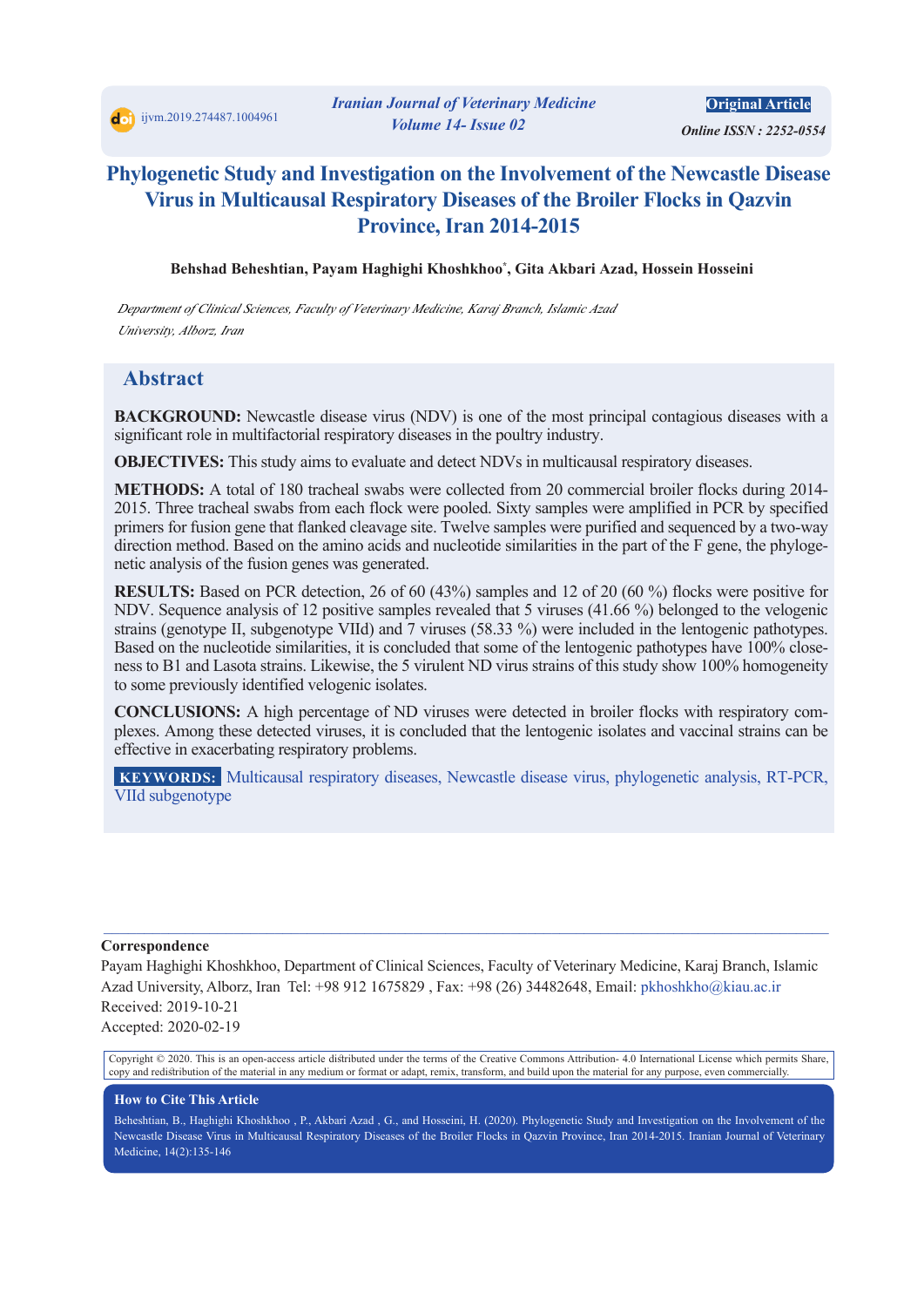## **Introduction**

Intensive poultry farming has provided predisposing situations for the prevalence of multifactorial respiratory complex in the farms. Different bacterial and viral agents may cause these infections simultaneously (Glisson, 2013). Based on Iran Veterinary Organization (IVO) statistics, considerable economic damage in broiler farms is related to respiratory complications (Ebadzadeh, 2015).

Newcastle disease is known as an important agent in multifactorial respiratory diseases; on the other hand, the Newcastle disease (ND) virus plays a major role in the development of respiratory diseases especially in interactions between other pathogens such as *Ornithobacterium rhinotracheale*, infectious bronchitis virus (IBV), *Mycoplasma gallisepticum*, and *Mycoplasma synoviae*  (Hopkins and Yoder Jr, 1982; Weinack et al., 1984). Eleven serotypes of avian paramyxovirus (APMV-1 to APMV-11) have been identified (Suarez, 2013). Newcastle disease virus, a synonym for the avian Paramyxovirus type 1 (APMV-1), is a non-segmented, negative-sense, single-stranded, enveloped RNA virus composed of approximately 15,200 nucleotides (Gogoi et al., 2017; Samson, 1988; Zhao et al., 2018).

 Newcastle disease virus has a 15kb RNA genome that codes six viral proteins: an RNA directed RNA Polymerase (L), Hemagglutinin-Neuraminidase protein (HN), Fusion protein (F), Matrix protein (M), Phosphoprotein (P) and Nucleoprotein (NP) (Aldous and Alexander, 2001; Lee et al., 2017).

Although different laboratory methods have demonstrated minor antigenic variation between different isolates of NDV, all NDV isolates can become neutral by 1 serotype antibodies as they are all from avian APMV-1 serotype. APMV-1 can be grouped into two

classes (class I and class II) which are determined based on genetic and antigenic of the F gene. Class I isolates are all grouped into a single genotype and three subgenotypes. This class is mostly isolated from both wild and domestic birds found in Africa, Asia, Europe, and America and is considered of low virulence in chicken. Class II is mostly found with a high rate of virulence. According to the recent literature, the class II isolates are classified into genotypes I-XVIII (Bello and Yusoff, 2018).

Newcastle disease with different levels of virulence is contributed to a high rate of morbidity and mortality throughout the world (Choi et al., 2014; Kiani et al., 2016). The virus strains may be classified based on mean death time (MDT) as velogenic (highly virulent), mesogenic (intermediate virulence), or lentogenic (nonvirulent) (Brown and Bevins, 2017).

Based on OIE (OIE Manual, 2018) the pathogenicity of the virus is determined by the cleavage site of F protein. Aldous proposed that genotyping of NDV isolates should become part of diagnostic virus characterization for reference laboratories by producing a 375-nucleotide sequence of the F gene, which includes the F0 cleavage site.

As a standard assay to characterize NDV strains, genome sequencing and phylogenetic analysis of F gene are widely, utilized.The F glycoprotein is responsible for fusion between the cellular and viral membranes and subsequent virus genome penetration (Aldous and Alexander, 2001; Glickman et al., 1988; Liu et al., 2015). The sequence of the F protein cleavage site is a major determinant of NDV pathogenicity. The cleavage sites of virulent NDV strains usually contain multiple basic residues, whereas avirulent strains have fewer basic residues (Xiao et al., 2012).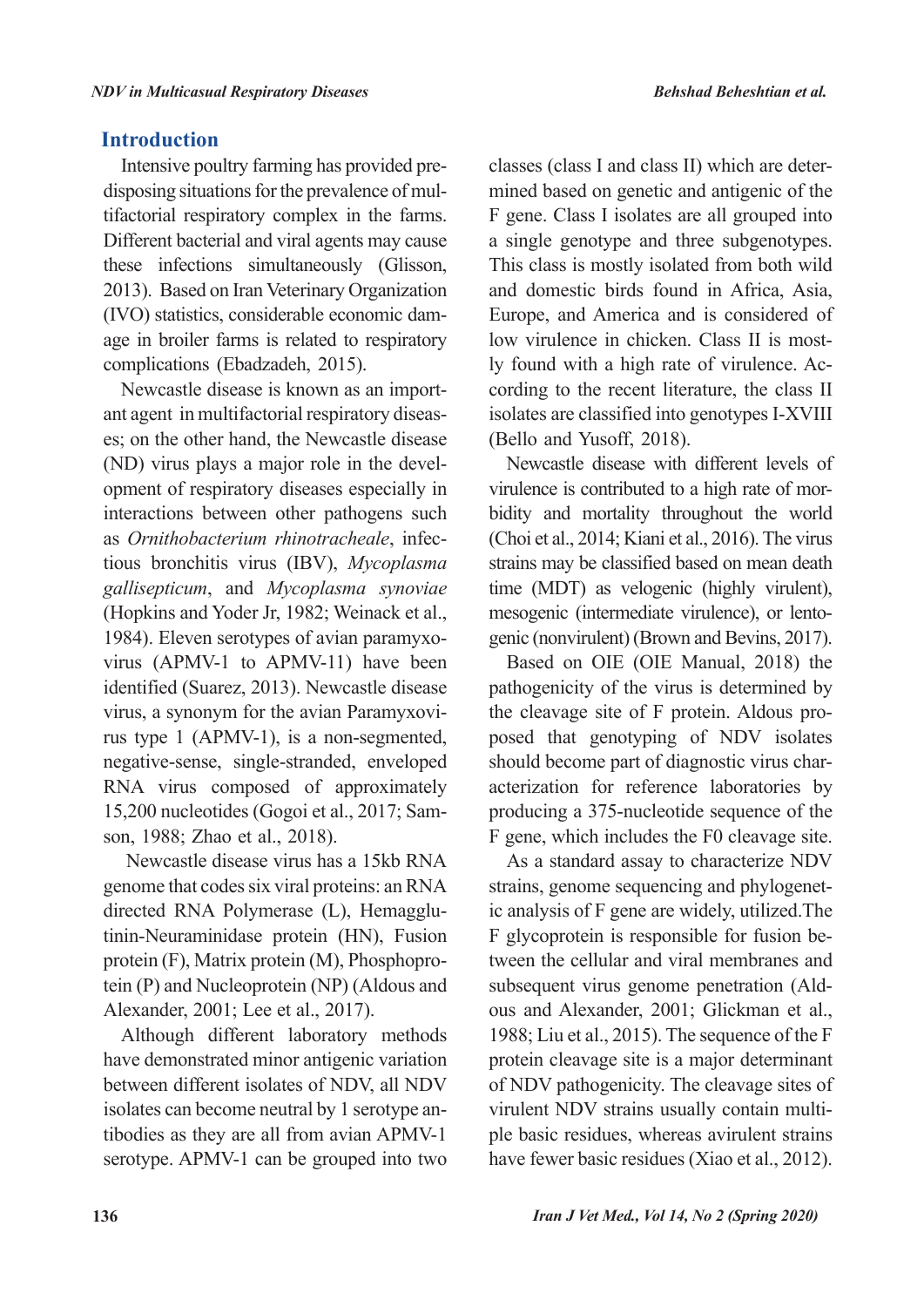Comparison of amino acid sequences showed that viruses with a 112-RKRQKRR-116 motif at the C-terminus of the F2 protein and F (phenylalanine) at residue 117, are virulent (Collins et al., 1998; Damena et al., 2016; Hosseini et al., 2014; Panda et al., 2004).

Virulent Newcastle disease virus is now endemic in Iran. Despite the implementation of the various vaccination programs in commercial poultry flocks, a considerable number of ND outbreaks have been reported in recent years (Ebrahimi et al., 2012; Hosseini et al., 2014).

The main aim of this study was to investigate the role of the Newcastle disease (ND) virus in multifactorial respiratory diseases. Moreover, the involvement of the very virulent Newcastle disease virus (VVND) and lentogenic strains are analyzed in infected flocks. Also, phylogenetic analysis of the fusion gene of 5 virulent isolates and Iran isolates compared to different reference NDV genotypes was generated.

### **Materials and Methods**

### **Sampling**

A total number of 180 tracheal swab samples were taken from 20 Newcastle vaccinated commercial broiler flocks in the age of 9-49 days of Qazvin province during 2014-2015. In the laboratory, every 3 swab samples were pooled and finally, 60 samples (3 samples/farm) were tested.

In this study, the infected flocks have been selected based on the presence of both the clinical and postmortem respiratory signs. These flocks are also investigated for the presence of some respiratory pathogens such as infectious bronchitis virus (IBV), avian influenza virus (AIV), avian metapneumovirus (aMPV), and mycoplasmas.

### **RNA extraction and RT-PCR**

RNA was extracted by RNA kit (Cinna-Gen Co., IRAN) according to the manufacturer's manual. Then, the cDNA was made by Random Hexamer (RH) and Revert Aid first strand cDNA Synthesis Kit (Fermentas-Thermo Fisher Scientific, Canada). Part of the F gene which includes the cleavage site sequence was amplified by a pair of primers with the sequence of 5-TTGATGG-CAGGCCTCTTGC-3 and 5-GGAGGAT-GTTGGCAGCATT-3 (Kant et al., 1997).

PCR was carried out in a 50 µl reaction volume consisting of 5  $\mu$ l of 10 × PCR buffer,  $1 \mu l$  of  $10 \mu M$  dNTPs,  $1.25 \mu l$  of each primer (10 pmol/ $\mu$ l), 0.25 Taq DNA polymerase (5U/ $\mu$ l), 1.5  $\mu$ 1 50mM MgCL2, 33.75 µl of dH2O, and 6 µl cDNA dilution, and was programmed in the following condition: 94 ˚C for 3 min followed by 35 cycles of 95 ˚C for 30 sec, 53 ˚C for 30 sec, 72˚ C for 60 sec, and a final extension at 72 ˚C for 15 min. The PCR products were electrophoresed by 1% agarose gel and visualized under UV (Hosseini et al., 2014).

### **Sequencing and phylogenetic analysis**

Twelve isolates were considered for sequencing and further analysis. PCR products were cut out from the gel and purified by PCR AccuPreb® PCR Purification Kit (Bioneer Co., South Korea) according to the manufacturer's instruction. Purified RT-PCR products were sequenced in both forward and reverse directions by ABI Prism BigDye Terminator Cycle Sequencing Ready Reaction Kit (Applied Biosystems, USA) and run on an ABI Prism 310 Genetic Analyzer. Analyses, sequence assembling, and editing were done by the CLC sequence viewer (CLCbio). The nucleotide sequence of the F protein gene determined in this study was compared to the NDV sequence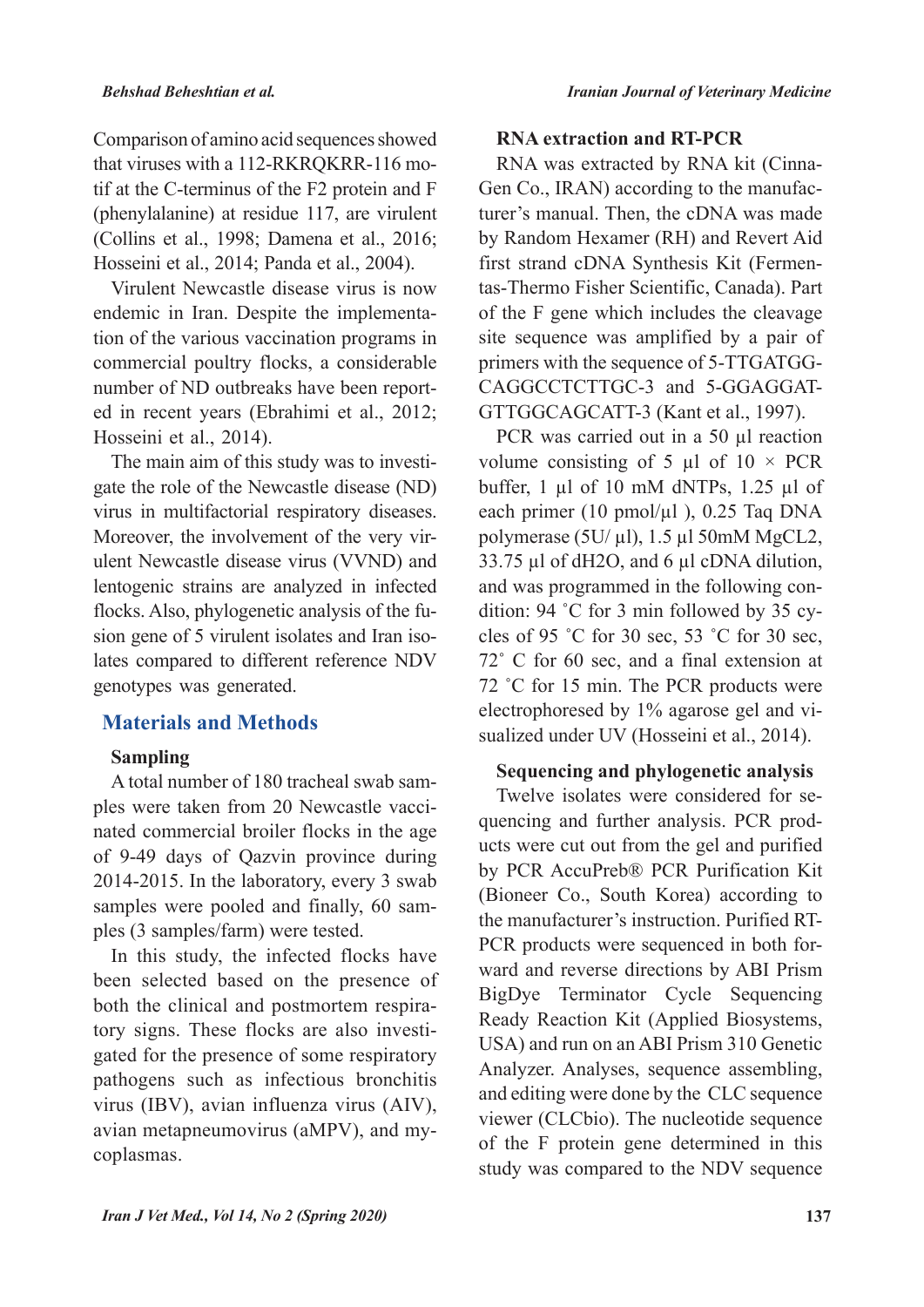data available in the National Center for Biotechnology Information database, and the phylogenetic relationship was established. Sequences were aligned by CLUSTAL W. Distance-based neighbor-joining trees were constructed and designed with the use of the Tamura-Nei model available in the program MEGA5, version 5 (Hosseini et al., 2014; Tamura et al., 2011). The phylogenetic tree was assessed by 1000 bootstrap replicates. Bootstrap support of C70% is shown near the nodes in the phylogenetic trees. The difference in nucleotide sequence and percentage similarity was estimated with the use of the CLC Main Workbench (CLCbio) (Hosseini et al., 2014).

# **Results**

ND viruses were detected in 26 of 60 (43%) samples and 12 of 20 (60 %) flocks. There was no significant correlation between age and the presence of NDV (*P*>0.05). All the positive flocks and birds had common respiratory signs and lesions of ND such as moderate to severe mucopurulent exudate on the trachea, gasping, coughing, drooping wings, petechiae in the proventriculus, green and white watery diarrhea. In positive flocks, also, the other respiratory pathogens such as infectious bronchitis, avian influenza, and pneumoviruses were detected too (Data is not given).

The sequencing of the F gene revealed that 7 isolates (58.33 %) belonged to the lentogenic and 5 isolates (41.66 %) belonged to the velogenic group due to the motif cleavage site of 112-RRQKRF-117 and also due to the presentation of the phenylalanine (F) at region 117. All 5 velogenic isolates in this study were classified into genotype II, subgenotype VIId.

Based on the phylogenetic analysis, this study revealed that the IR/H1248, 1/15, as vaccinal strain, bears a high similarity to the B1 and LaSota with the rate of 100 % and a considerable homogeneity to the strains of Chicken/Iran/SMV-3/2011(KU201410), IR-HGT2012.1 (JX131357.1), and Chicken/Iran/SMV-8/2013(KU201415) with the rate of 83.7 %. In the other hand, some velogenic strains, such as the IR/H1248,10.15 possesses the closeness of 83.7 % to B1 and Lasota strains and a very high homogeneity, with the rate of 100%, to chicken/ Iran/SMV-3/2011(KU201410), IR-HGT 2012.1 (JX131357.1), chicken/Iran/SMV-8/2013(KU201415) strains that were previously identified in Iran (Table 1 and Figure 1).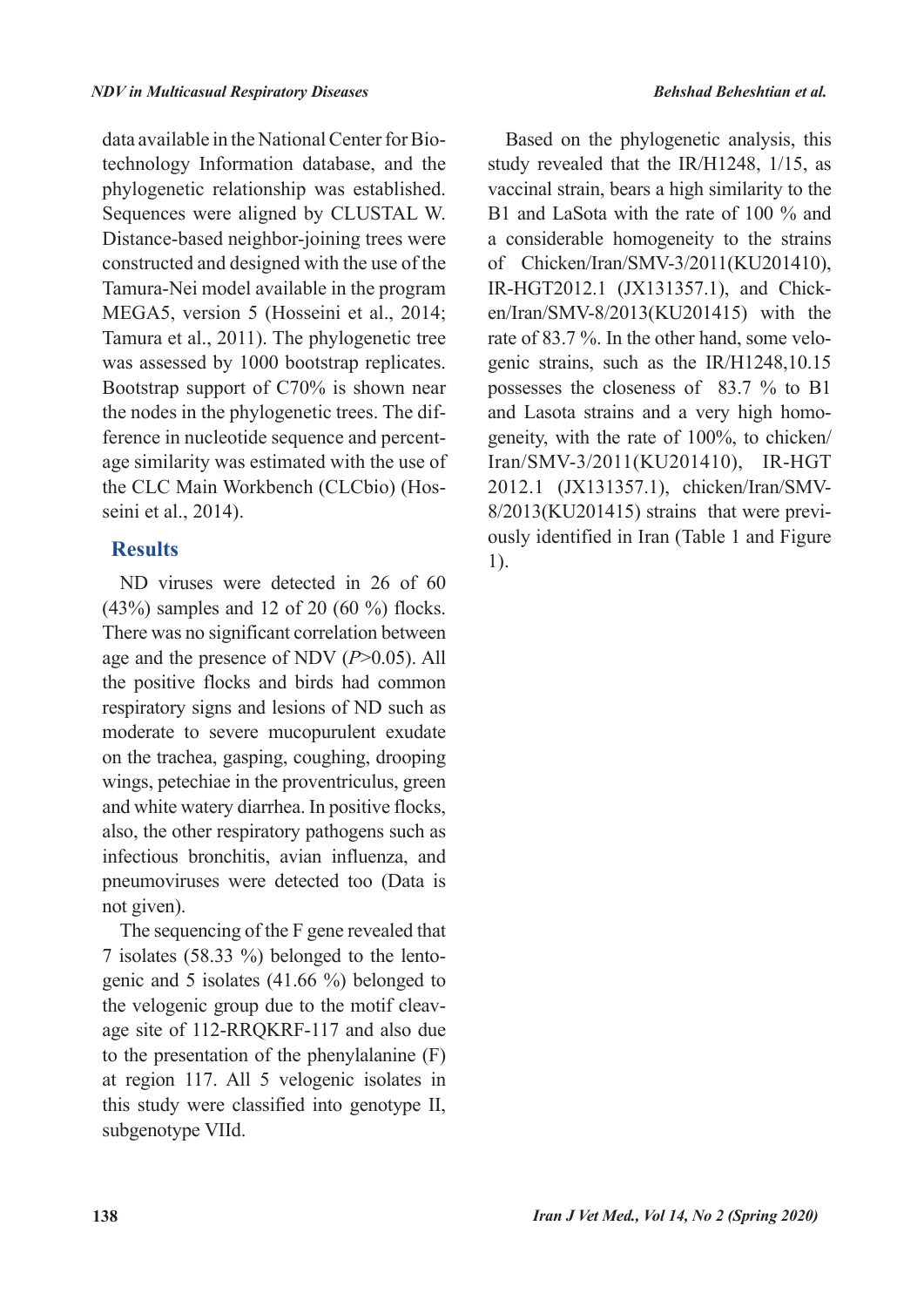*Behshad Beheshtian et al.*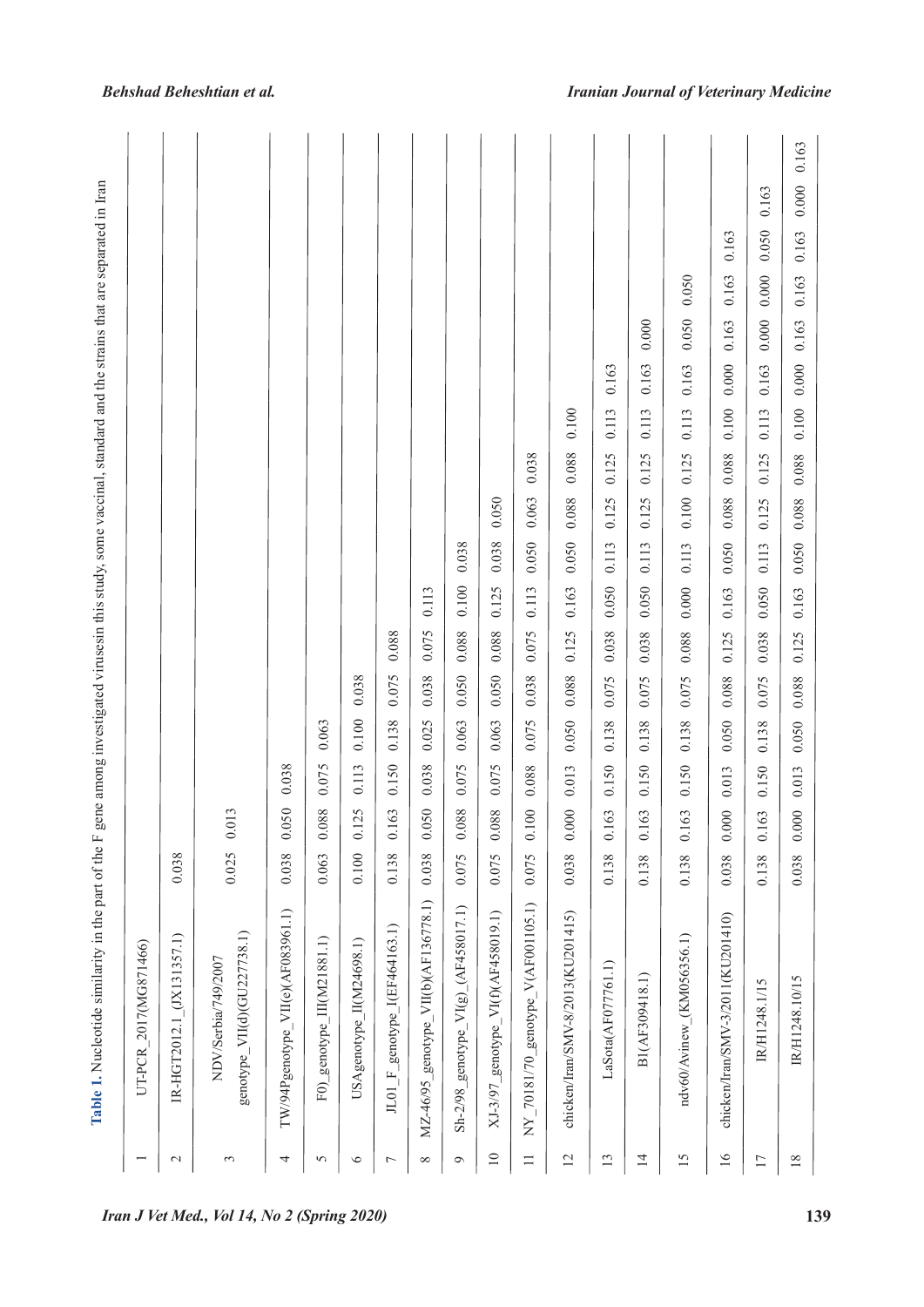

**Figure 1**. Phylogenetic analysis of the fusion gene for Iran isolates in comparison to sequences from viruses representative of different Newcastle disease virus (NDV) genotypes. The phylogenetic tree was generated by the neighboring-joining model with MEGA (version 5.1 beta). Numbers below branches indicate bootstrap values from 1000 replicates. Horizontal distances are proportional to the minimum number of nucleic-acid differences required to join nodes. The vertical lines are for spacing branches and labels. The analysis was based on the complete open reading frames of all gene segments. The viruses characterized in this report are indicated by black circles. The sequences were obtained from GenBank.

### **Discussion**

Newcastle disease virus is the causative agent of a serious avian disease that can result in significant economic losses to both the poultry industry and backyard chickens (Saadat et al., 2014).

In the past few decades, implementation

of extensive vaccination programs in commercial poultry farms, and to some extent in small rural poultry farms has reduced the number of epizootics outbreaks of Newcastle disease, however, failure of vaccination still occurs frequently in the poultry industry (Saadat et al., 2014; Samadi et al., 2014).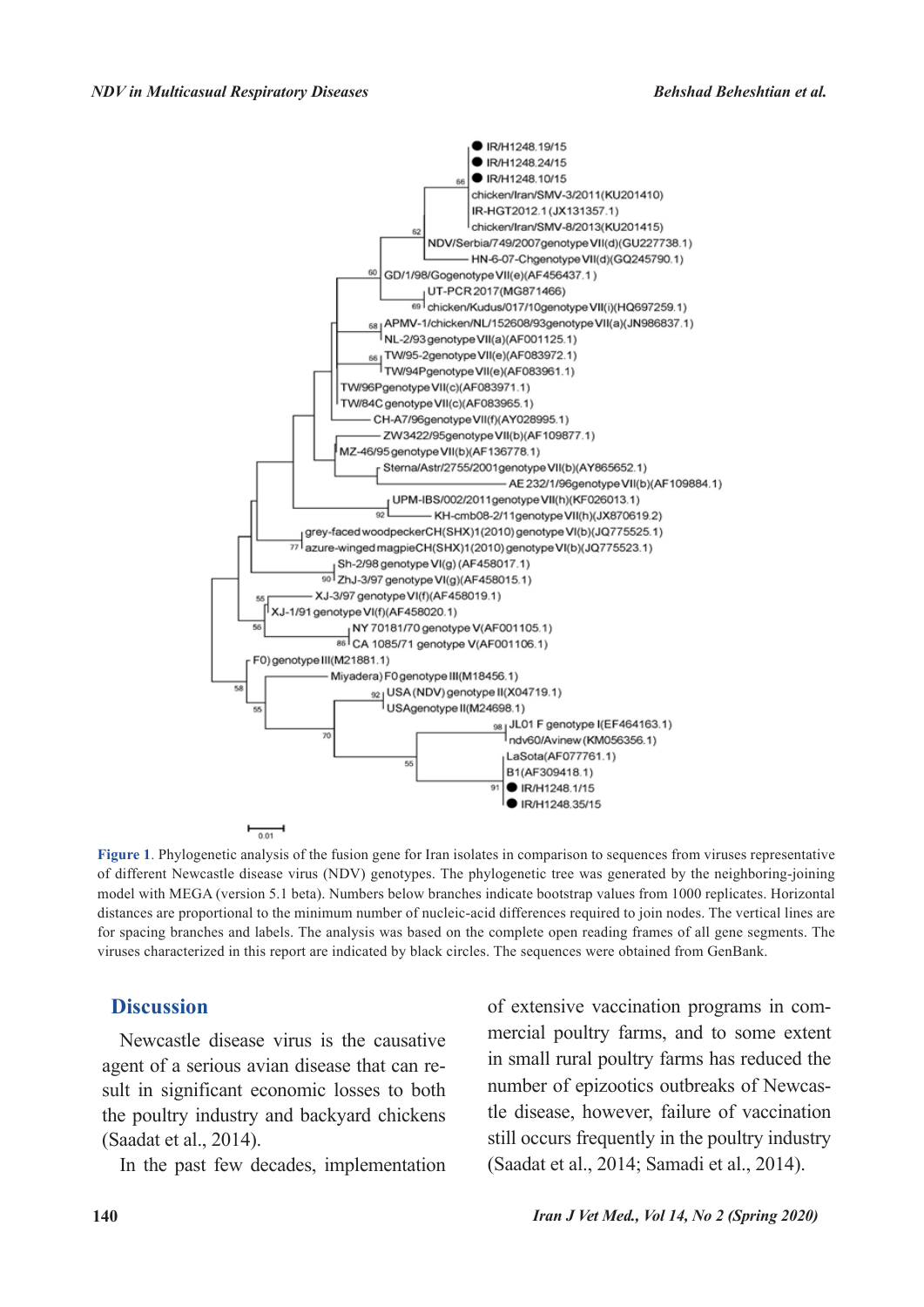Newcastle disease virus vaccines like the other vaccines do not prevent vaccinated animals from becoming infected with a virulent ND virus and subsequently, viral shedding can occur (Kapczynski and King, 2005; Miller et al., 2013). Despite the application of billions of doses of live, inactivated, and recombinant NDV vaccines worldwide, VNDV continues to be endemic. Due to Miller's study, superior protection can be provided when vaccines are matched to field isolates (Miller et al., 2013).

The virulence of NDV is known to be associated with differences in the amino acid sequence surrounding the post-translation cleavage site of the F0 protein, with differences in the cleavage sites being directly related to the virulence of the strain. Most virulent viruses have the amino acid sequence 112 R/KR-Q-K/R-R 116 at the C-terminus of the F2 protein and F (Phenylalanine) at residue 117, the N-terminus of the F1 protein. In contrast, low virulent viruses have sequences in the same region of 112 G/E-K/R-Q-G/E-R 116 and L (Lysine) at residue 117 (Collins et al., 1998; Dey et al., 2014; Hosseini et al., 2014; Panda et al., 2004).

Full sequencing is the analysis of the entire genomic DNA that provides the most comprehensive characterization of the genome. By full fusion gene sequences, Selim reported that all isolates of their study were related to genotype VIId subtype (Selim et al., 2018). Saboury implemented the complete coding sequence of fusion (F) and hemagglutinin-neuraminidase (HN) genes to identify VIIl sub-genotype of Newcastle disease virus in Iran (Sabouri et al., 2018).

Partial sequencing has been used in most studies for its advantages which included the low cost of experimental price in comparison to the full sequencing and also it can simply present interspecies nucleotide similarity.

In this study, the partial sequencing of the cleavage site of the F gene has been conducted. This is because the amino acids of the F gene cleavage site are the "major determinant" to confirm the pathogenicity and consequently the virulence of the NDV(Miller PJ, 2013). Mehrabanpour showed that isolates from Iran belong to class II, genotype III viruses (Mehrabanpour et al., 2014). Hosseini has detected 112RRQKRF117 in nine field isolates and classified them into the genotype VII, subgenotype VIId (Hosseini et al., 2014). Kianizadeh's study showed the virulent isolates with two pairs of arginine and phenylalanine at the N-terminus of the fusion (F) protein cleavage site, similar to other velogenic isolates of NDV characterized earlier in Russia in 1995 (Kianizadeh et al., 2002). Boroomand et al. (2016) detected 112RRQKRF117 at the C-terminus of the F2 protein and phenylalanine at the N-terminus of the F1 protein residue 117 in three isolates and demonstrated that all isolates belong to the genotype VIId of class II NDV strains (Boroomand et al., 2016). Abdoshah reported that Iranian NDV isolates have RRQRRF at the cleavage site of the F Protein and belonged to the VIIb subgenotype (Abdoshah, 2012). Ebrahimi demonstrated that genotype VII of NDV was still predominant in the domestic poultry of Asia. The existence of the VIId subgenotype in far-east countries, the subgenotype VIIb is circulated in Iran and Indian subcontinent countries (Ebrahimi et al., 2012). In the study of Nath, nucleotide sequence analysis of fusion (F) and hemagglutinin protein genes revealed a close similarity with genotype XIII strains of NDV. The amino acid sequence of F protein confirmed the virulent cleavage site (112) R-R-Q-K-R-F (117) (Nath et al., 2016). Accord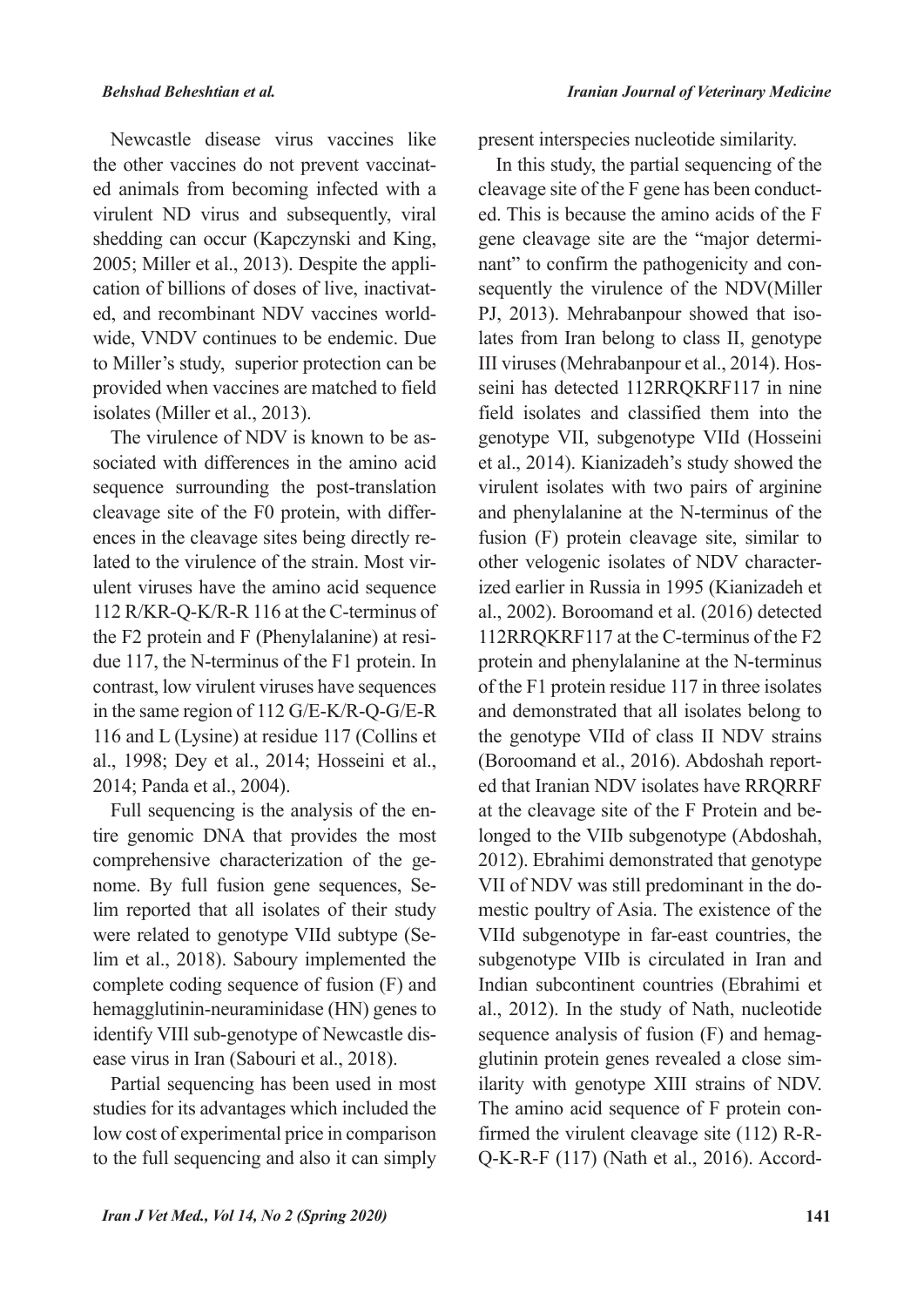ing to Ababneh's study, NDV isolates had the motif 112RRQKRF117 and a mean death time (MDT) of 46 h, indicating the velogenic nature of these NDV isolates (Ababneh et al., 2012). Munir reported that based on the ICPI, MDT and cleavage motifs RRQKRF in the fusion protein, all NDV isolates in outbreaks of the study were classified as virulent (Munir et al., 2012).

According to the results of our study and based on the clinical and postmortem signs, morbidity and mortality rates in our investigated flocks, NDV isolated from Qazvin's broiler flocks during 2014- 2015 were velogenic and lentogenic pathotypes, which the velogenic isolates were classified as genotype VIId. Our findings are in agreement with the previous studies in Iran about the prevalence of genotype VIId (Boroomand et al., 2016; Ebrahimi et al., 2012; Hosseini et al., 2014). As the 7 isolates belonged to lentogenic pathotype and the history of these flocks showed moderate to severe respiratory signs, it seems that even the lentogenic viruses and live ND vaccines, such as B1 and LaSota, play a significant role in the expression of the clinical signs and respiratory reactions in chickens. These symptoms were stronger when these live vaccine viruses were administrated in flocks suffered from immunosuppressive agents or other respiratory pathogens such as *Ornithobacterium rhinotracheale* (ORT), *Escherichia coli* (*E. coli*), infectious bronchitis virus (IBV), *avian influenza* (AI), *Mycoplasma gallisepticum* (MG), and *Mycoplasma synoviae* (MS) (Glisson, 2013).

Despite the widespread usage of B1 and LaSota, mostly in conjunction with strict biosecurity, failure in vaccination and ND outbreaks has been regularly reported. One possible reason might be incompatible vaccines and field viruses, as B1 and LaSota belong to genotype II and now the field isolates belong to genotype VII that are dominant in Iran with a rising percentage (Hosseini et al., 2014). In the work of Dhaygude, it was concluded that despite the usage of vaccine strains Lasota, B1 and F strains, virulent NDV strains are still isolated in India (Dhaygude et al., 2017). Recent studies revealed that these routine vaccines ( B1 and LaSota ) could not block the replication and shedding of most of the currently circulating virulent NDV isolates, so genotype-matched vaccines are needed to overcome these challenges (Yusoff and Bello, 2018).

 In conclusion, our study indicates that ND viruses were detected in a high percentage in a respiratory complex of broiler and even the lentogenic isolated and vaccinal strains, may exacerbate the respiratory problem.

### **Acknowledgments**

We are particularly grateful for the excellent technical support of Dr. Mohammad Moazzen and the PCR Veterinary Diagnostic Laboratory experts for their technical support. Mention of trade names or commercial products in this article is solely for the purpose of providing specific information and does not imply recommendation or endorsement by our team.

## **Conflict of Interest**

The authors declared that there is no conflict of interest.

## **References**

Ababneh, M.M.K., Dalab, A.E., Alsaad, S.R., Al-Zghoul, M.B., Al-Natour, M.Q., 2012. Molecular characterization of a recent Newcastle disease virus outbreak in Jordan. Res Vet Sci 93, 1512-1514 http://dx.doi.org/1510.1016/j. rvsc.2012.1503.1004 PMID:22480768.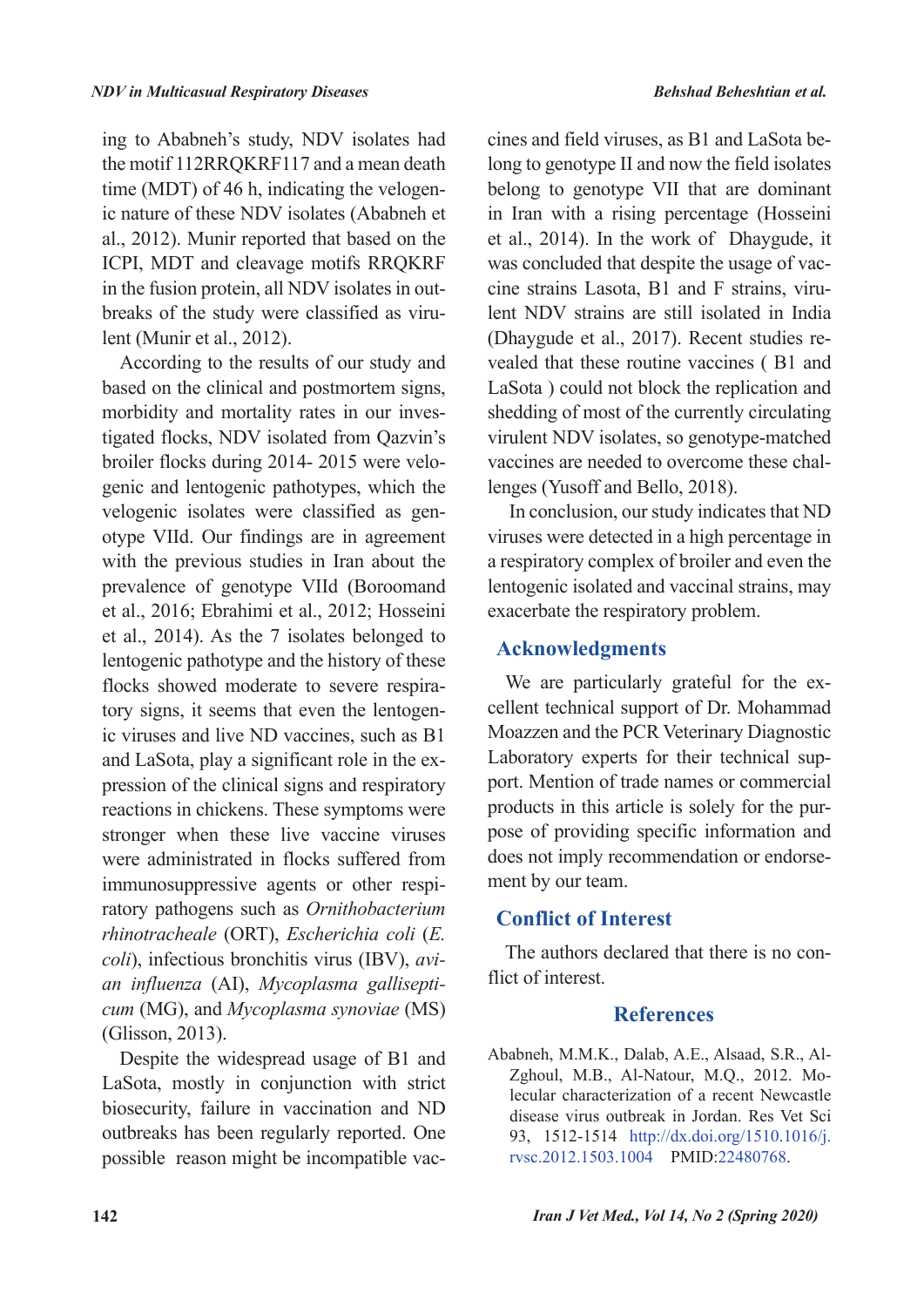- Abdoshah, M., 2012. Study on pathogenecity and molecular charectrization of Newcastle disease viruses isolates from Iranian commercial farms.Ph.D. Dissertation. University of Tehran, Tehran, Iran.
- Aldous, E.W., Alexander, D.J., 2001. Detection and differentiation of Newcastle disease virus (avian paramyxovirus type 1). Avian Pathol 30, 117-128 http://dx.doi.org/19184810.19181080/ 03079450120044515 PMID:19184885
- Bello, M.B., Yusoff, K.M., 2018. Genotype diversity of Newcastle dsease virus in Nigeria: Disease control challenges and future outlook. Adv Virol 2018, 17 http://doi:10.1155/2018/6097291 PMID: 6097291.
- Boroomand, Z., Jafari, R.A., Mayahi, M., 2016. Molecular characterization and phylogenetic study of the fusion genes of Newcastle disease virus from the recent outbreaks in Ahvaz, Iran. Virusdisease 27, 102-105 http://dx.doi. org/110.1007/s13337-13015-10299-z PMID: 26925451.
- Brown, V.R., Bevins, S.N., 2017. A review of virulent Newcastle disease viruses in the United States and the role of wild birds in viral persistence and spread. Vet Res 48, 68-68 http://dx- .doi.org/10.1186/s13567-13017-10475-13569 PMCID:PMC5659000.
- Choi, K.S., Kye, S.J., Kim, J.Y., To, T.L., Nguyen, D.T., Lee, Y.J., Choi, J.G., Kang, H.M., Kim, K.I., Song, B.M., Lee, H.S., 2014. Molecular epidemiology of Newcastle disease viruses in Vietnam. Trop Anim Health Prod 46, 271- 277 http://dx.doi.org/210.1007/s11250-11013- 10475-11253 PMID:24061688.
- Collins, M.S., Franklin, S., Strong, I., Meulemans, G., Alexander, D.J., 1998. Antigenic and phylogenetic studies on a variant Newcastle disease virus using anti-fusion protein monoclonal antibodies and partial sequencing of the fusion protein gene. Avian Pathol 27, 90-96 http://dx. doi.org/18483910.18481080/03079459808419 279. PMID: 18483969
- Damena, D., Fusaro, A., Sombo, M., Belaineh, R., Heidari, A., Kebede, A., Kidane, M., Chaka, H., 2016. Characterization of Newcastle disease virus isolates obtained from outbreak cases in commercial chickens and wild pigeons

in Ethiopia. SpringerPlus 5, 476-476 http://dx- .doi.org/410.1186/s40064-40016-42114-40068 PMID: 27217991.

- Dey, S., Chellappa, M.M., Gaikwad, S., Kataria, J.M., Vakharia, V.N., 2014. Genotype characterization of commonly used Newcastle disease virus vaccine strains of India. PLoS One 9, e98869 http://dx.doi.org/98810.91371/journal. pone.0098869 PMID:24897503
- Dhaygude, V.S., Sawale, G.K., Chawak, M.M., Bulbule, N.R., Moregaonkar, S.D., Gavhane, D.S., 2017. Molecular characterization of velogenic viscerotropic Ranikhet (Newcastle) disease virus from different outbreaks in desi chickens. Vet World 10, 319-323 http://dx.doi. org/310.14202/vetworld.12017.14319-14323 PMCID:5387659.
- Ebadzadeh, H.R., Ahmadi, K., Mohammadnia Afruzi, S., Taghani, R.A., Moradi Eslami, A., Yari, S.M.A., , 2015. Agricultural statistics. Center for Information and Communication Technology, Tehran, Iran. 99–160.
- Ebrahimi, M.M., Shahsavandi, S., Moazenijula, G., Shamsara, M., 2012. Phylogeny and evolution of Newcastle disease virus genotypes isolated in Asia during 2008-2011. Virus Genes 45, 63-68 http://dx.doi.org/10.1007/s11262- 11012-10738-11265 PMID:22453861.
- Glickman, R.L., Syddall, R.J., Iorio, R.M., Sheehan, J.P., Bratt, M.A., 1988. Quantitative basic residue requirements in the cleavage-activation site of the fusion glycoprotein as a determinant of virulence for Newcastle disease virus. J Virol 62, 354-356 PMC250538.
- Glisson, J.R., 2013. Diseases of Poultry, 13th Edition , Emerging Diseases and Diseases of Complex or Unknown Etiology ,Multicausal Respiratory Diseases, Swayn DE (ed), Diseases of poultry, 13th ed Wiley-Blackwell Publishing, Hoboken, NJ, USA., Chapter 33 , p.1320-1322
- Gogoi, P., Ganar, K., Kumar, S., 2017. Avian Paramyxovirus: A Brief Review. Transbound Emerg Dis 64, 53-67 http://dx.doi.org/10.1111/ tbed.12355 PMID: 25924108.
- Hopkins, S., Yoder Jr, H., 1982. Influence of infectious bronchitis strains and vaccines on the incidence of *Mycoplasma synoviae* airsacculitis.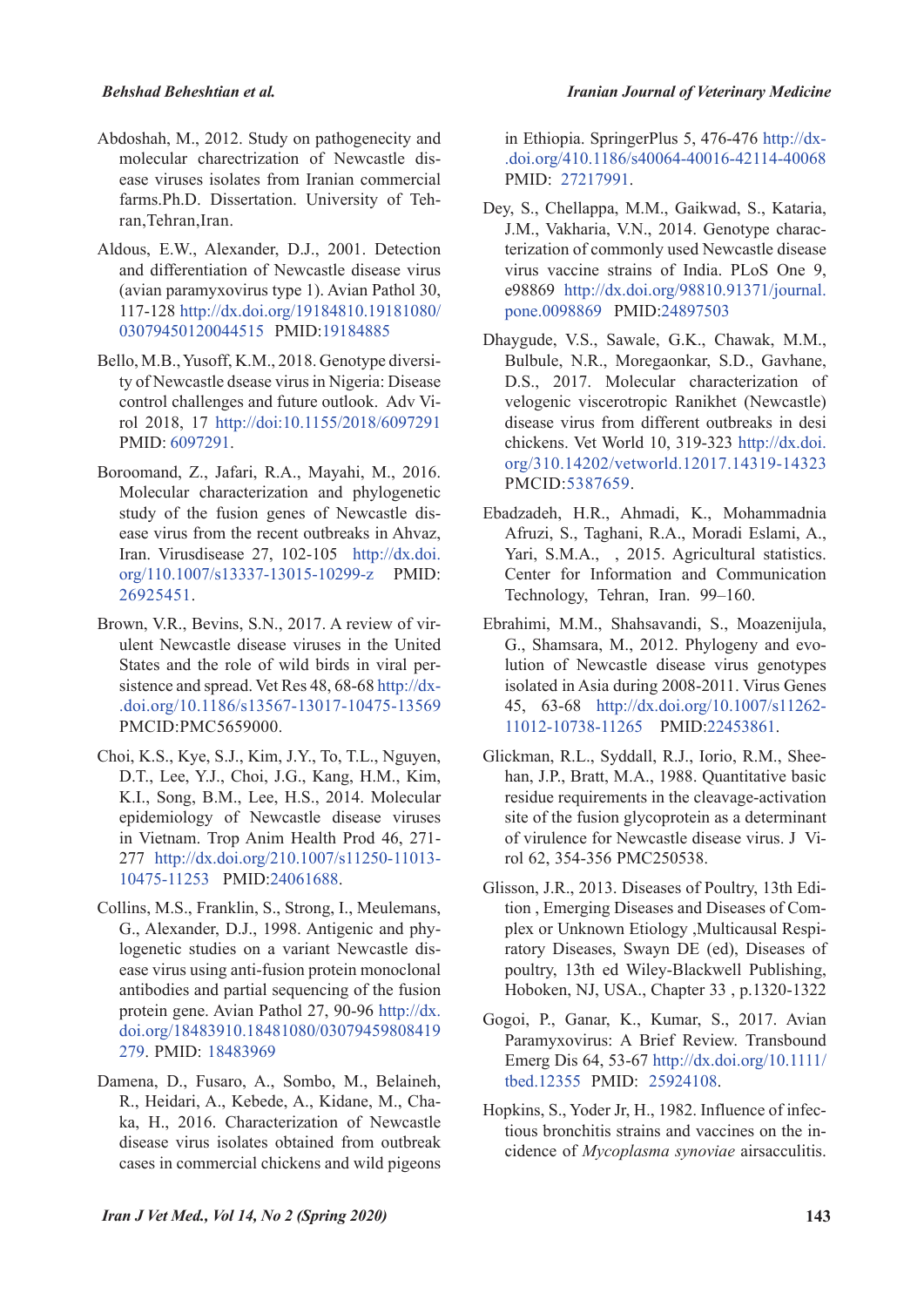Avian Dis, 741-752 PMID:6297445

- Hosseini, H., Langeroudi, A.G., Torabi, R., 2014. Molecular characterization and phylogenetic study of Newcastle disease viruses isolated in Iran, 2010–2012. Avian Dis 58, 373-376 http://dx.doi.org/310.1637/10743- 120713-Reg.120711 PMID:25518430.
- Kant, A., Koch, G., Van Roozelaar, D.J., Balk, F., Huurne, A.T., 1997. Differentiation of virulent and non-virulent strains of Newcastle disease virus within 24 hours by polymerase chain reaction. Avian Pathol 26, 837-849 http://dx.doi. org/18483910.18481080/03079459708419257 . PMID:18483949
- Kapczynski, D.R., King, D.J., 2005. Protection of chickens against overt clinical disease and determination of viral shedding following vaccination with commercially available Newcastle disease virus vaccines upon challenge with highly virulent virus from the California 2002 exotic Newcastle disease outbreak. Vaccine 23, 3424-3433 http://dx.doi.org/3410.1016/j.vaccine.2005.3401.3140 PMID:15837366.
- Kiani, M.H., Bozorgmehrifard, M.H., Hosseini, H., Charkhkar, S., Ghalyanchi, A., 2016. Molecular characterization and phylogenetic study of newcastle disease viruses isolated in Iran, 2014–2015. Iran J Virol 10, 53-57 http://dx.doi. org/10.21859/isv.21810.21852.21853.21853.
- Kianizadeh, M., Aini, I., Omar, A.R., Yusoff, K., Sahrabadi, M., Kargar, R., 2002. Sequence and phylogenetic analysis of the fusion protein cleavage site of Newcastle disease virus field isolates from Iran. Acta Virol 46, 247-251 PMID: 12693862
- Lee, H.-J., Kim, J.-Y., Lee, Y.-J., Lee, E.-K., Song, B.-M., Lee, H.-S., Choi, K.-S., 2017. a novel avian paramyxovirus (Putative Serotype 15) isolated from wild birds. Front Microbiol 8, 786-786 http://dx.doi.org/710.3389/ fmicb.2017.00786 PMID:28529504.
- Liu, Q., Bradel-Tretheway, B., Monreal, A.I., Saludes, J.P., Lu, X., Nicola, A.V., Aguilar, H.C., 2015. Nipah virus attachment glycoprotein stalk C-terminal region links receptor binding to fusion triggering. J Virol 89, 1838-1850 http://dx.doi.org/1810.1128/JVI.02277-02214 PMID:25428863
- Mehrabanpour, M.J., Khoobyar, S., Rahimian, A., Nazari, M.B., Keshtkar, M.R., 2014. Phylogenetic characterization of the fusion genes of the Newcastle disease viruses isolated in Fars province poultry farms during 2009-2011. Vet Res Forum 5, 187-191 PMID:25568717
- Miller, P.J., Afonso, C.L., El Attrache, J., Dorsey, K.M., Courtney, S.C., Guo, Z., Kapczynski, D.R., 2013. Effects of Newcastle disease virus vaccine antibodies on the shedding and transmission of challenge viruses. Dev Comp Immunol 41, 505-513 http://dx.doi.org/510.1016/j. dci.2013.1006.1007 PMID:23796788
- Miller PJ, K.G., 2013. Newcastle disease, other avian paramyxoviruses, and avian metapneumovirus infections, p 89–107. In Swayn DE, editor. (ed), Diseases of poultry, 13th ed Wiley-Blackwell Publishing, Hoboken, NJ, USA., Chapter 3 , p.96.
- Munir, M., Cortey, M., Abbas, M., Qureshi, Z.U., Afzal, F., Shabbir, M.Z., Khan, M.T., Ahmed, S., Ahmad, S., Baule, C., Stahl, K., Zohari, S., Berg, M., 2012. Biological characterization and phylogenetic analysis of a novel genetic group of Newcastle disease virus isolated from outbreaks in commercial poultry and from backyard poultry flocks in Pakistan. Infect Genet Evol. 12, 1010-1019 http://dx. doi.org/1010.1016/j.meegid.2012.1002.1015 PMID:22418457.
- Nath, B., Barman, N.N., Kumar, S., 2016. Molecular characterization of Newcastle disease virus strains isolated from different outbreaks in Northeast India during 2014-15. Microb Pathog 91, 85-91 http://dx.doi.org/10.1016/j.micpath.2015.1011.1026 PMID:26657722.
- OIEManual, 2018. Chapter 3.3.14, Newcastle Disease. 964-983.
- Panda, A., Huang, Z., Elankumaran, S., Rockemann, D.D., Samal, S.K., 2004. Role of fusion protein cleavage site in the virulence of Newcastle disease virus. Microb Pathog 36, 1-10 PMID:14643634
- Saadat, Y., Ghafouri, S.A., Tehrani, F., Langeroudi, A.G., 2014. An active serological survey of antibodies to newcastle disease and avian influenza (H9N2) viruses in the unvaccinated backyard poultry in Bushehr province,Iran,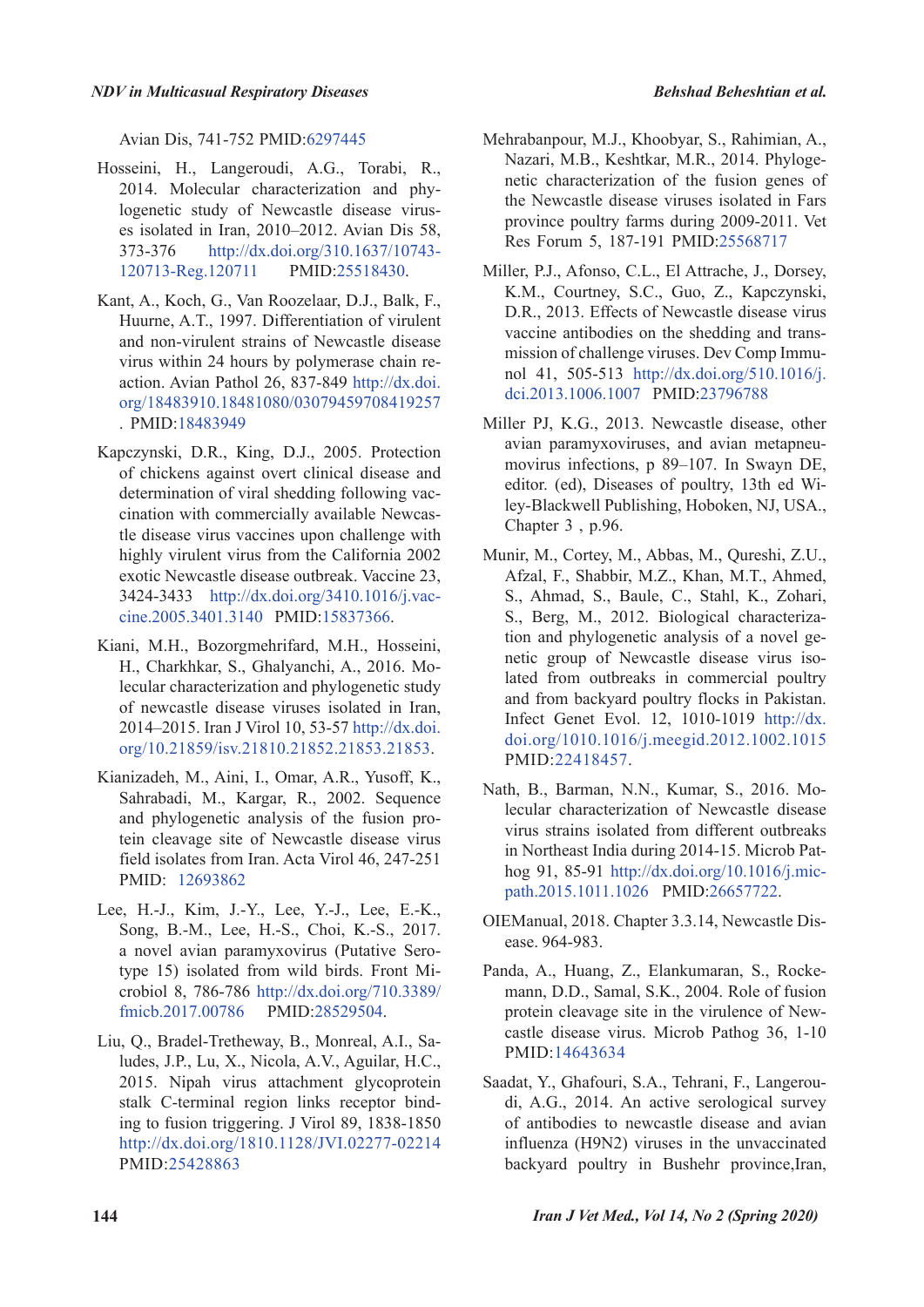2012–2013. Asian Pac J Trop Biomed 4, S213-S216 http://dx.doi.org/210.12980/AP-JTB.12984.12014C11293 PMID:25183083

- Samadi, S., Kianizadeh, M., Najafi, M.F., Nasab, S.D., Davatgar, A.M., Royaee, A., Pilvar, P., 2014. Molecular characterization and phylogenetic study of velogenic Newcastle disease virus isolates in Iran. Virus Genes 48, 290- 295 http://dx.doi.org/210.1007/s11262-11013- 11015-y PMID:24287924.
- Samson, A.C.R., 1988. Virus Structure, In: Newcastle Disease. Springer, Boston, MA,USA, pp. 23-44 http://dx.doi.org/10.1007/1978-1001-4613-1759- 1003\_1003.
- Suarez., D.L., 2013. Newcastle disease, other avian paramyxoviruses, and avian metapneumovirus infections, . In, Diseases of poultry, Swayn DE, (ed) 13th ed, Wiley-Blackwell Publishing, Hoboken, NJ, USA., 89.
- Tamura, K., Peterson, D., Peterson, N., Stecher, G., Nei, M., Kumar, S., 2011. MEGA5: molecular evolutionary genetics analysis using maximum likelihood, evolutionary distance, and maximum parsimony methods. Mol Biol Evol 28, 2731-2739 http://dx.doi.org/2710.1093/ molbev/msr2121 PMID:21546353.
- Weinack, O.M., Snoeyenbos, G., Smyser, C., Soerjadi-Liem, A., 1984. Influence of *Mycoplasma gallisepticum*, infectious bronchitis, and cyclophosphamide on chickens protected by native intestinal microflora against *Salmonella typhimurium* or *Escherichia coli*. Avian Dis, 416- 425 PMID: 6331365
- Xiao, S., Paldurai, A., Nayak, B., Samuel, A., Bharoto, E.E., Prajitno, T.Y., Collins, P.L., Samal, S.K., 2012. Complete genome sequences of Newcastle disease virus strains circulating in chicken populations of Indonesia. J Virol 86, 5969-5970 http://dx.doi.org/5910.1128/ JVI.00546-00512.
- Yusoff, K., Bello, M.B., 2018. Diagnostic and Vaccination Approaches for Newcastle Disease Virus in Poultry: The Current and Emerging Perspectives. Biomed Res Int 2018, http:// dx.doi.org/10.1155/2018/7278459 Article ID 7278459.
- Zhao, N., Grund, C., Beer, M., Harder, T.C., 2018.

Engineered recombinant protein products of the avian paramyxovirus type-1 nucleocapsid and phosphoprotein genes for serological diagnosis. Virol J 15, 8 http://dx.doi.org/10.1186/ s12985-12018-10924-12988 PMID:29325564.